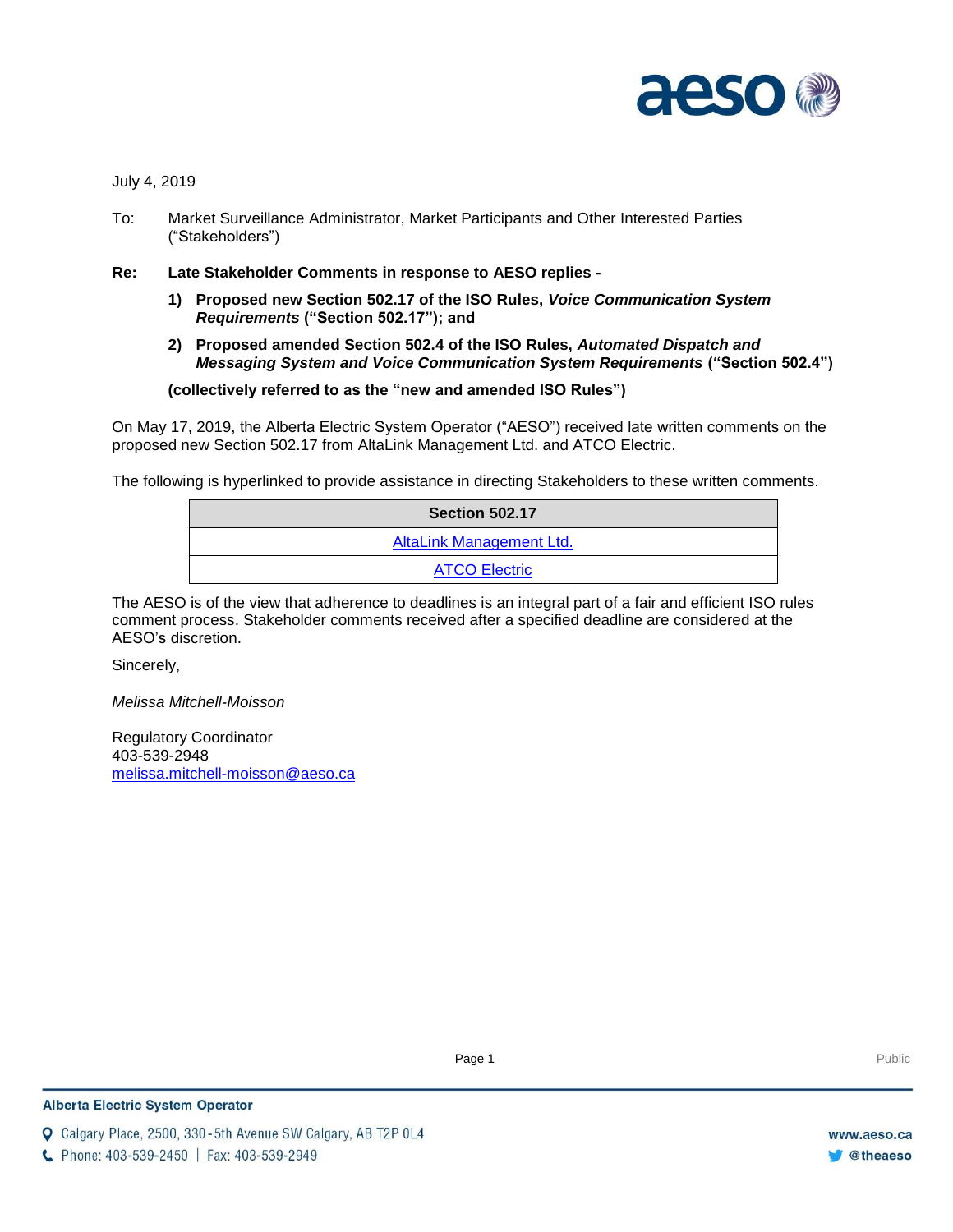<span id="page-1-0"></span>

May 17, 2019

## **Sent via Email**

Alberta Electric System Operator Calgary Place 2500, 330-5<sup>th</sup> Avenue SW Calgary, AB T2P 0L4 Email: Melissa.Mitchell-Moisson@aeso.ca

## **Attention: Melissa Mitchell-Moisson, Regulatory Administrator, Legal & Regulatory Affairs**

Dear Ms. Mitchell-Moisson:

## **Re: AltaLink Management Ltd. (AltaLink) Concerns Regarding Proposed ISO Rule 502.17**

AltaLink is writing with regards to the consultation on the proposed ISO Rule 502.17 (Rule), the comments provided by AltaLink and other market participants, and the responses received from the Alberta Electric System Operator (AESO). AltaLink has a number of concerns around ambiguity with respect to roles and responsibilities, terminology, and the potential financial and operational impact were the standard to be approved in its current form.

In discussions with other market participants, primarily transmission facility owners (TFO), there was significant confusion and concern around a number of terms and expectations. While not an exhaustive list, some examples included the definition of "orderwire", expectations around backup power and its applicability throughout the network, the role of the AESO in coordinating a common system and supporting information, the expectations of the large service territory TFOs as it relates to facilitating the compliance of other market participants, and the implementation timeframe for a market participant to become compliant.

The Rule has significant implications for AltaLink as the only entity with the infrastructure to facilitate orderwire to the AESO. It seems from the current language of the Rule, that on top of AltaLink ensuring its own compliance, AltaLink will need to support the AESO and all relevant market participants who require orderwire, including the associated contracts, cost sharing arrangements, demarcation points, dialing plans if applicable, and other operational/technical considerations. There is currently no funding in place in AltaLink's 2019-2021 General Tariff Application (GTA) and the cost has the potential to be significant, though still unclear as a result of the above listed ambiguities and uncertainties.

It is also unclear to AltaLink how an orderwire service was determined to be necessary for certain categories of market participant, versus for example satellite phone service. This determination should be a result of a cost, benefit, and risk evaluation.

In the response to AltaLink comment #3, the AESO states that AltaLink currently provides voice services to some market participants. This service is done on a best effort, best practice basis with no commitments, service level agreements, or compliance impact. Formally placing these services in a compliance framework changes AltaLink's approach and willingness to accept this liability. The Rule does not specifically require AltaLink to provide infrastructure sharing or voice services, and as such AltaLink will need to do a full review of its operational capability to support others and AltaLink's compliance risk tolerance. The outcome of that review could result in AltaLink no longer providing these services other than what is required for AltaLink's own compliance. The AESO comments suggest a service model in

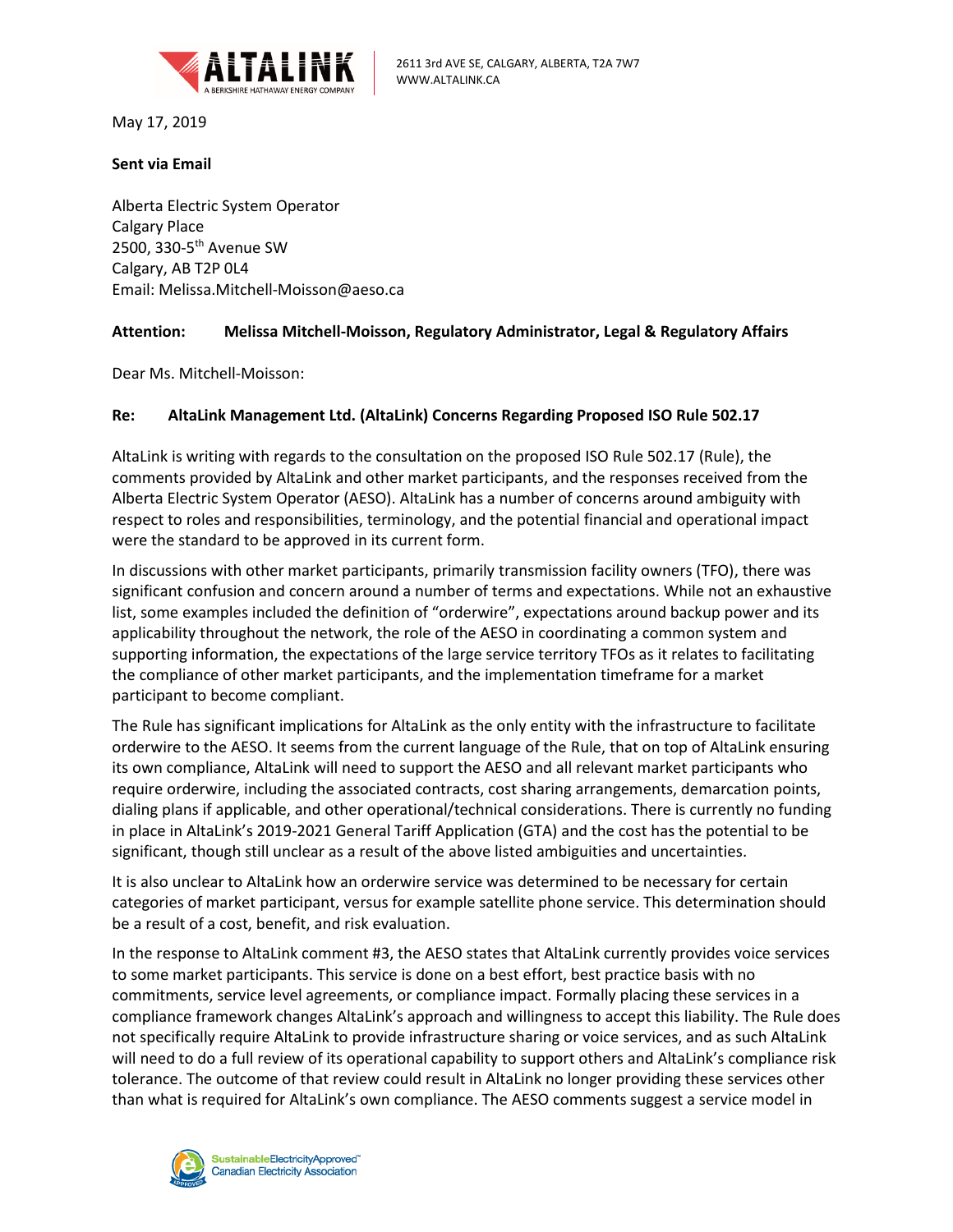which TFOs continue to provide these services under 502.17, however that is not formally stated in the Rule. If this is indeed the AESO's expectation then there are clear differences in philosophy and a lack of alignment which will not result in a smooth or successful implementation of the Rule throughout the province.

In response to AltaLink comment #5, the AESO suggests that a satellite phone is not appropriate for a backup solution as it does not support large number of users, has high latency, and most market participants "already use orderwire today". This is based on two (2) assumptions: 1) that AltaLink is willing to take on the operational and compliance risk mentioned above versus having everyone use disparate self-managed voice systems, and 2) that there is existing control center to control center orderwire service in the majority of cases. Both of these assumptions are incorrect, which provides even more reason to return to the technical working group level to ensure the AESO fully understands the current state of AltaLink's, and other market participants', position on how this standard could be implemented successfully. It is unclear to AltaLink why the AESO has not suggested providing a coordinated central service offering given that the AESO has suitable voice infrastructure which is capable of providing such service.

In the current state, there is a high risk of market participants having vastly different interpretations and approaches to the Rule. As it stands, AltaLink (and ATCO) in particular as primary infrastructure operators would need to jeopardize AltaLink's own compliance programs in order to facilitate requests from other market participants to meet the short implementation timeline. As regulated utilities and responsible businesses, AltaLink cannot begin implementing solutions in order to comply with the Rule prior to Alberta Utilities Commission (AUC) approval, as such the suggestion that market participants have more than the 9 months to implement is not accurate nor prudent for regulated entities.

The technical working group that discussed the Rule through the second half of 2018 at no point in time reached consensus or even alignment in principal on what the Rule is mandating. No technology architecture or operational model was developed, even at a high level. For an operationally critical and complex interconnected system intended to provide coordination of many market participants, it is necessary to have these fundamentals in place prior to publication and approval. AltaLink has concerns that AUC Rule 017, specifically sections 6.1 and 6.2, may not have been fully satisfied by the AESO consultation process for the Rule. AltaLink proposes that the AESO re-engage the technical working group or form a consultation group to ensure alignment and that a workable solution is established in principal prior to seeking AUC approval of the Rule.

Yours truly,

*(Original signed by)*

Rick Spyker Director, Maintenance Program Delivery

CC: Dan Shield, Director, Reliability and Technical Standards Stephen VanderZande, Lead Engineer Ping-Kwan Keung, Manager Standards Modelling and Engineering Services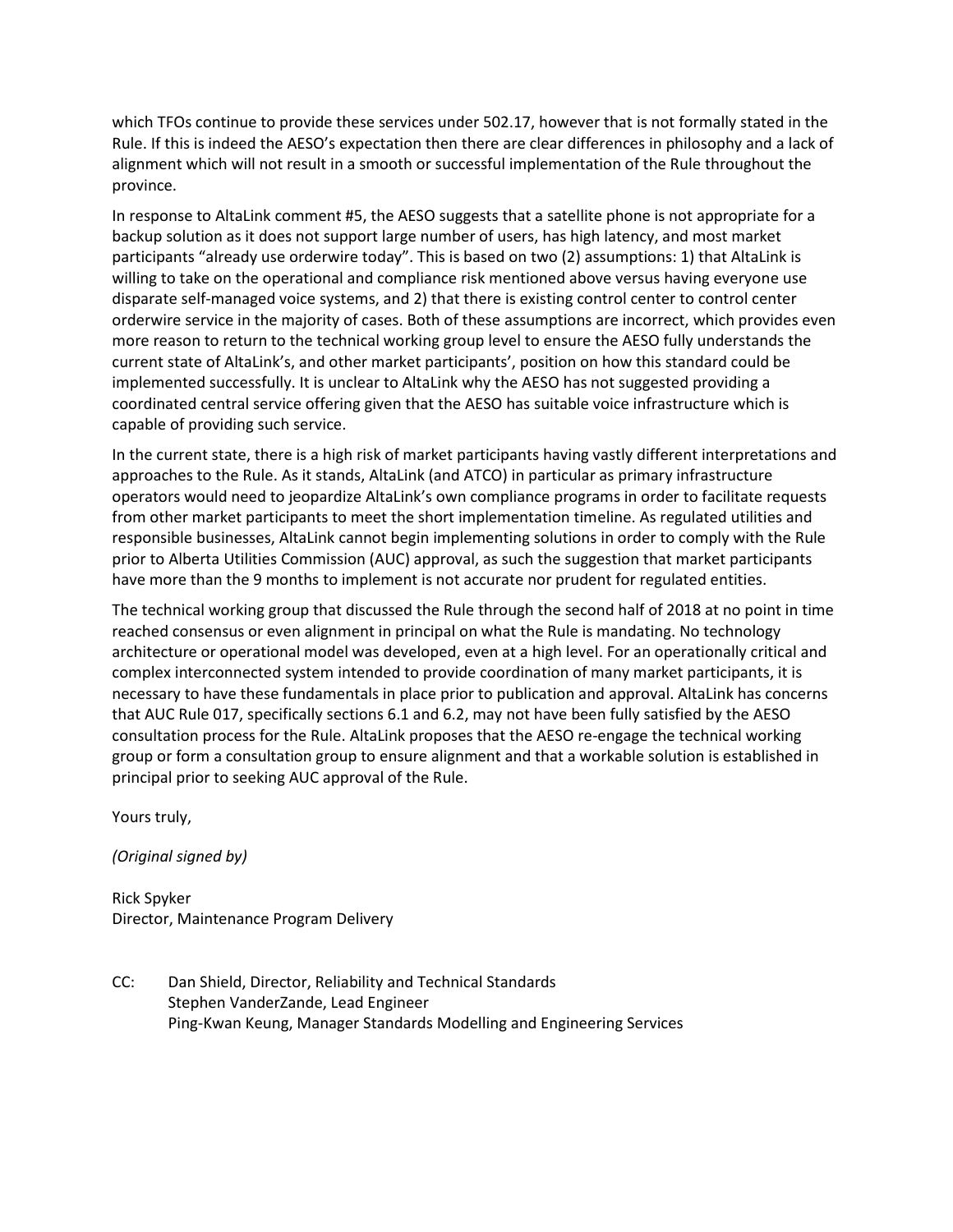

## May 17, 2019

Dan Shield, Director, Reliability and Technical Standards Stephen VanderZande, Lead Engineer Ping-Kwan Keung, Manager Standards Modelling and Engineering Services Melissa Mitchell-Moisson, Regulatory Administrator, Legal & Regulatory Affairs Alberta Electric System Operator (AESO) 330 5 Avenue SW Calgary, Alberta, Canada T2P-0L4

Dear sirs and madam:

RE: ISO Rule Section 502.17 (proposed) – Stakeholder Consultation

On March 19, 2019 the AESO Issued for Stakeholder Consultation proposed Section 502.17 of the ISO Rules, and invited stakeholders to comment. On April 18, 2019 the AESO published the comments received, together with an AESO reply to each comment. It is ATCO's opinion that the concerns identified in our comments were not adequately addressed in the AESO's replies, and that further discussion is necessary before the AESO proceeds any further with implementation of the proposed rule.

ATCO's concerns are as follows:

- 1. The AESO has specified "utility orderwire" as the required backup communications system for TFOs, but has declined to explain what they understand this term to include, saying only that in their opinion this is a generally understood term in Alberta. The AESO has thus delegated the task of reaching consensus on technology and architecture of the utility orderwire system to the Market Participants. The AESO has also indicated that Market Participants will be given nine months to achieve compliance. It is highly unlikely that technology selection, architecture design, interoperability design, material procurement and implementation of the utility orderwire system can be completed in nine months. It is ATCO's position that further discussion within the Telecom Working Group is necessary to reach consensus on technology selection, architecture design, and interoperability design before Section 502.17 progresses towards implementation.
- 2. The requirement to have the orderwire system remain operational for a minimum of 72 hours in the event of an extended power outage has the potential to require significant investment in standby generators on a short-term basis - not only to support communication to existing market participants, but also to market participants that will emerge in the future. Given that funding for such investments is secured via a two-year cycle, ATCO may have to defer other capital maintenance programs to support generator deployment. It is ATCO's position that the timelines for achieving compliance should be lengthened.